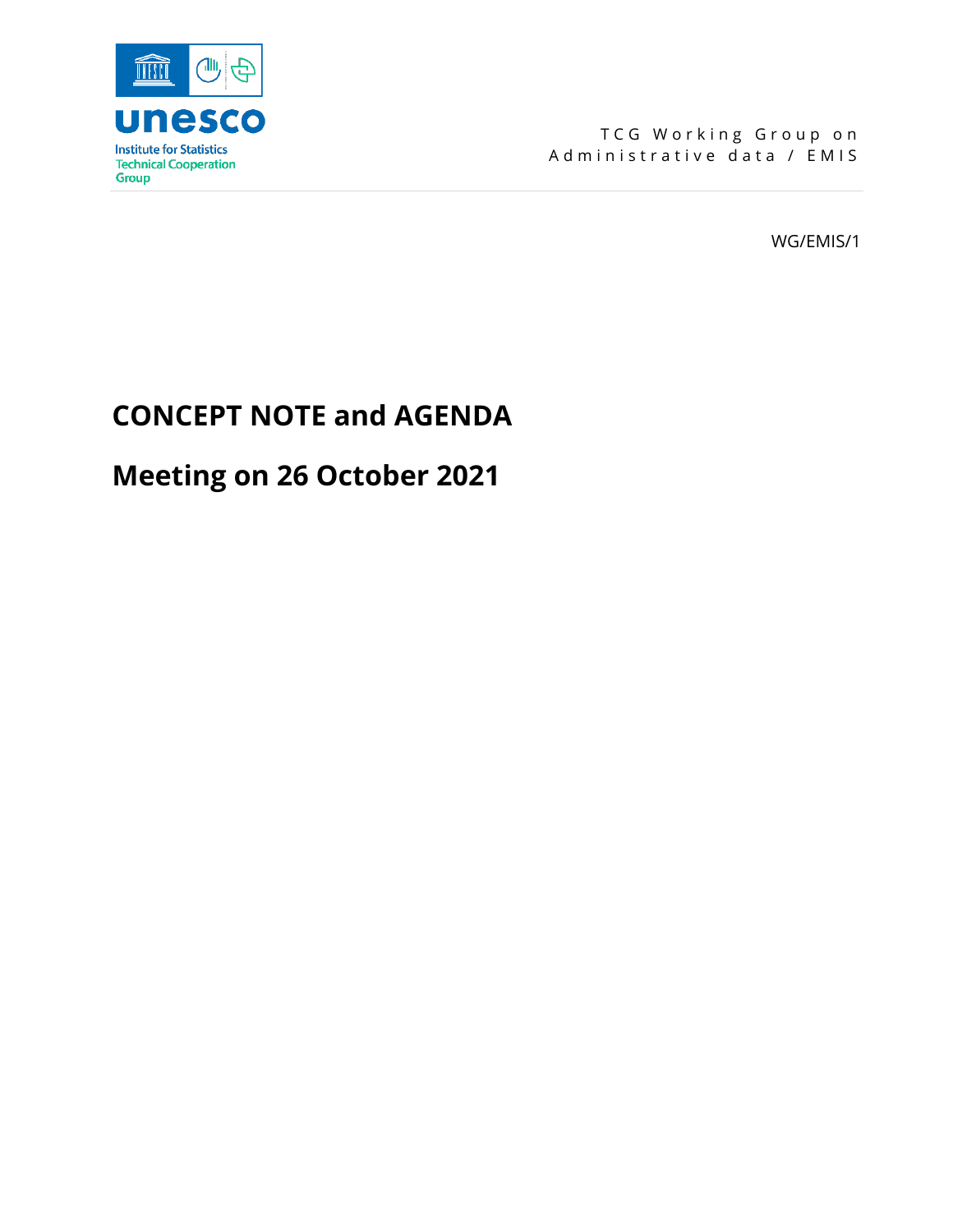## **Background**

The Technical Cooperation Group (TCG) Working Group on Administrative Data / EMIS is set to ensure faster action to maximize the reporting of indicators derived from administrative data by coordinating producers of administrative data and harmonizing different data sources.

Many countries produce education data and publish them through their annual digest or statistical yearbook. Often, there are various sources of data at the national level covering different types of data such as general education, Technical and Vocational Education and Training (TVET) and vocational education and other types of education programmes. To produce meaningful data and calculate indicators, such data should be compiled. However, the lack of appropriate tools and capacity is one of the challenges countries have been facing in bringing various sources of data together and to use for policy- making and planning.

In 2021, the COVID-19 pandemic has presented itself as a challenge, but also as an opportunity for statistical units to optimize the use of education data. An immediate obstacle relates to how schools, teachers, students and their parents/caregivers, and others have had to navigate the abrupt changes brought by the crisis. National statistical planning units have had to respond and ensure the continuity of existing data collection programmes, as well as new data needs to better respond to the pandemic, often adopting innovative approaches or resorting to alternative data sources.

Within this context, the UNESCO Institute for Statistics (UIS) has designed a set of user-friendly tools which help to compile national education data from different sources into relevant education levels and categories following international classifications to generate the most relevant indicators. The templates change the way of collecting data and offer the immediate possibility to see the value of the indicators. The templates were piloted in a few countries, as the UIS technical team met with national experts to explain and go through the process. The templates also allow to collect the information on the national population and enable a comparison of the indicators based on population.

The developed templates also help countries to understand in a very transparent manner how the indicators are calculated following international methodologies. Countries can use the templates to transfer national data to international data and indicators without the need for many resources, and they can use them for national monitoring and policy discussion.

#### **Objectives of the Meeting**

During the meeting on 26 October, members of the working group will:

- Review the tools to compile national education data from different sources into relevant education levels and categories; and
- Discuss the recommended mechanisms for data collection beyond 2021.

On the basis of the discussion which will take place during the working group meetings, recommendations will be made to the TCG members during the 8<sup>th</sup> Meeting (TCG-8) on 2 November.